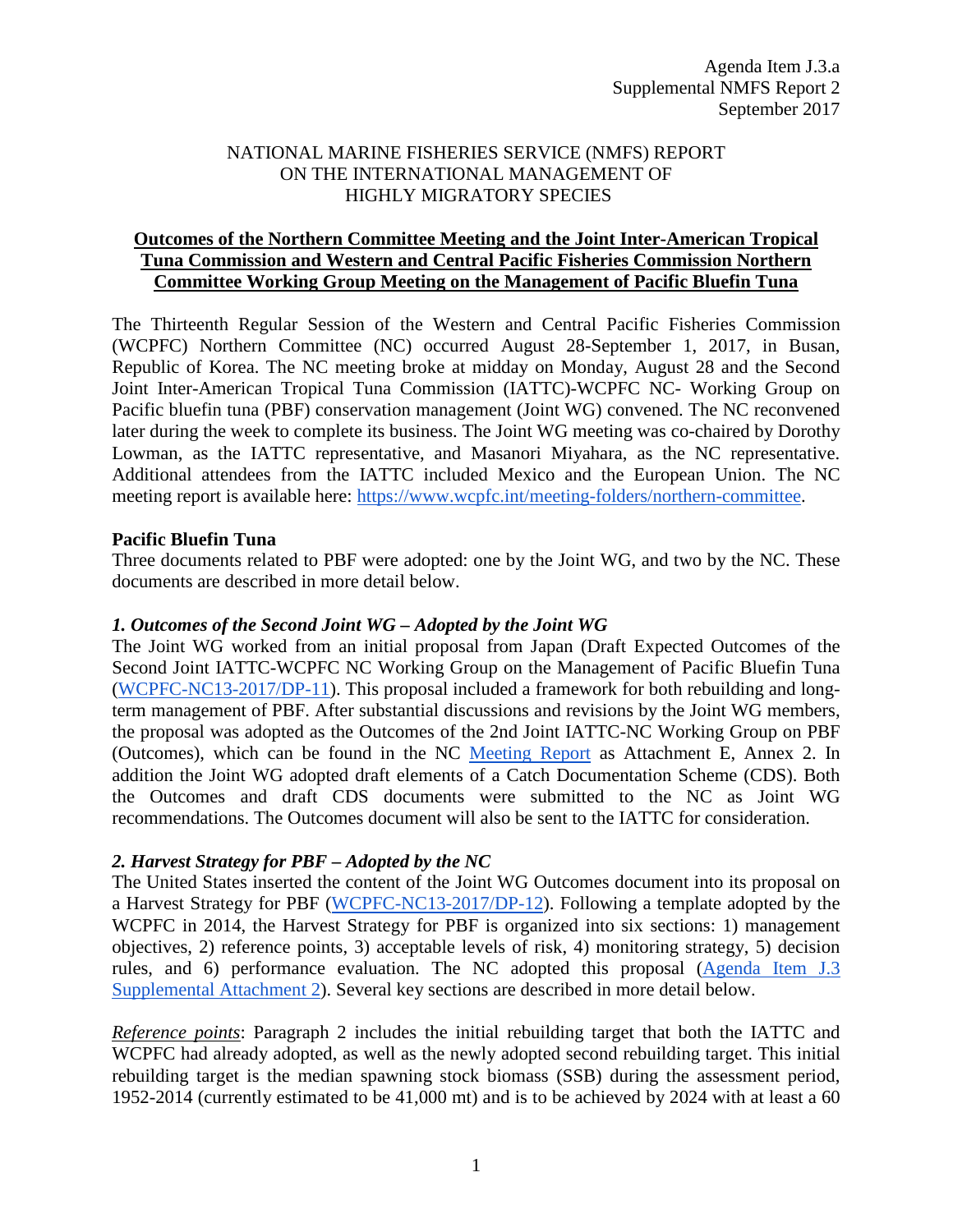percent probability. The second rebuilding target of 20 percent unfished SSB, is calculated assuming future recruitment will be similar to the average level of recruitment observed over the stock assessment period. This second rebuilding target (currently estimated to be 128,893 mt) is to be achieved with at least a 60% probability within 10 years of achieving the initial rebuilding target and no later than 2034. The IATTC is also expected to adopt this second rebuilding target in 2018 in accordance with the schedule specified in IATTC [Resolution C-16-08.](http://www.iattc.org/PDFFiles2/Resolutions/C-16-08-Conservation-and-management-of-Pacific-bluefin-tuna.pdf)

With regard to recruitment scenarios, an important outcome was to clarify that the recruitment scenario used to estimate progress towards achieving the initial rebuilding target (i.e., SSB projections) may be different from the recruitment values used to estimate the quantity associated with the second rebuilding target. To estimate progress towards the initial rebuilding target, the International Scientific Committee for Tuna and Tuna-like Species in the North Pacific Ocean (ISC) projections will use the lower value of either the low recruitment scenario (resampling from the relatively low recruitment period (1980-1989)) or the recent recruitment scenario (resampling from the last 10 years). Because the second rebuilding target is scaled in terms of depletion, using lower recruitment values would have resulted in a lower estimate of the associated quantity. The value associated with the second rebuilding target 20 percent unfished SSB is based on average recruitment.

The Joint WG will start to discuss in 2018, and aim to finalize no later than 2019, guidelines for the management strategy evaluation (MSE), including at least one candidate long-term target reference point (TRP), two candidate limit reference points (LRPs) and candidate harvest control rules (HCRs), which will be provided to the ISC. Those candidate TRPs, LRPs and HCRs will be tested and changed if appropriate during the MSE development process which, as described below, is currently scheduled to be completed by 2024 .

*Decision rules*: The decision rules, paragraph 5, includes a mechanism that could allow the WCPFC to approve an increase in catch of PBF if the SSB projections show that the probability of meeting the initial rebuilding target (i.e., median SSB) during the initial rebuilding period increases to at least 75 percent.

*Emergency rule*: At previous NC meetings Japan had advocated for the development of an emergency rule, and its development was specified in paragraph 5 of WCPFC Conservation and Management Measure (CMM) 2016-03: "An emergency rule shall be considered in 2017 which stipulates specific rules all CCMs shall comply with when drastic drops in recruitment are detected." Although not stated in the CMM text, the idea was to use the Japanese troll index as the indicator triggering a response. However, further review from the ISC revealed practical difficulties in responding in a timely fashion and defining "drastic drop." Because of these issues, the monitoring strategy, paragraph 4, prescribes monitoring rebuilding progress through assessment-based projections as a basis for deciding whether harvest controls need to be changed.

*Performance evaluation*: The performance evaluation, paragraph 6, requests the ISC to start MSE work on PBF in 2019 with a goal of completing it by 2024. The ISC is requested to organize workshops in early 2018 and 2019 to identify specific management objectives, including level of risks and timelines.